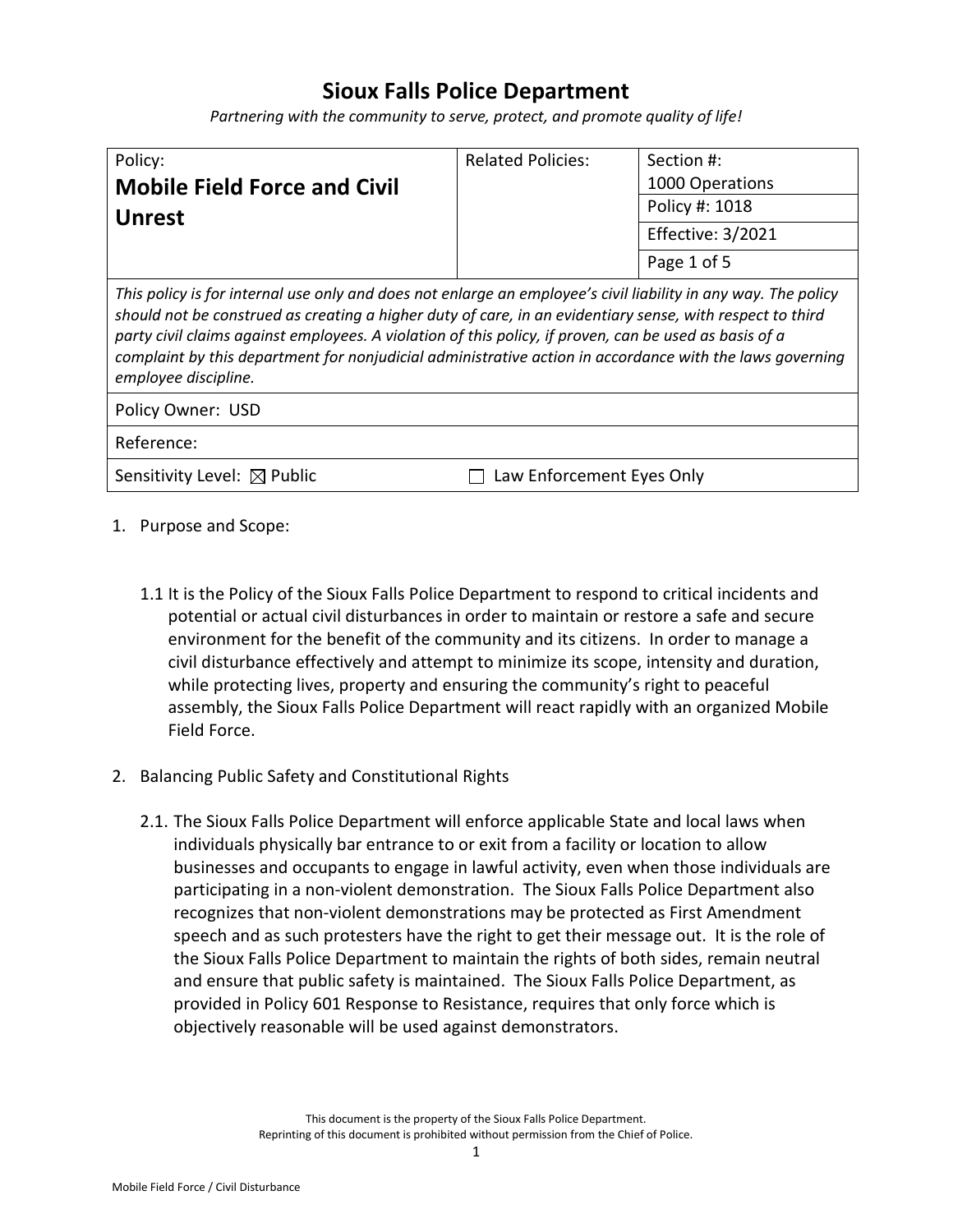## 3. Agency Response:

- 3.1. While most protests and protesters remain peaceful, the Sioux Falls Police Department can expect to receive phone calls and questions about our role in the protest and what protestors can legally do. Some general rules apply as follows:
	- 3.1.1. A Police Supervisor should establish, if possible, a spokesperson or leader of the protesters and work directly with that person to help ensure that protestors will follow agreed upon activities. Working proactively with this spokesperson can resolve many potential issues. A supervisor should meet with the protester and assure them that the Sioux Falls Police Department will remain neutral and advise which actions are permitted and which actions may result in criminal charges.
	- 3.1.2. Protesters can picket on public property but can be arrested for trespassing on private property.
	- 3.1.3. In locations such as churches and private residences, property owners may request protesters to leave their property.
	- 3.1.4. Sidewalks in the public right-of-way are not private property. Protesters have a legal right to be on the public sidewalks; however, they are not allowed to block entrances to the facilities they are protesting.
	- 3.1.5. Protesters have a legal right to yell as long as they are not violating any noise ordinance.
	- 3.1.6. Protesters cannot block or interfere with vehicular or pedestrian traffic.
	- 3.1.7. Protestors can hold or carry posters, even if they are offensive to some people.

## 4. Applications

- 4.1. The Mobile Field Force (MFF) concept can be used in a wide variety of situations. Most commonly, MFF concepts and tactics are used in civil disturbances and critical incidents; however, they can be used in any circumstance or incident where a large contingency of officers is used to manage an incident. The Sioux Falls Police Department enforces applicable state and local laws pertaining to non-violent protests.
- 5. Authorization and Activation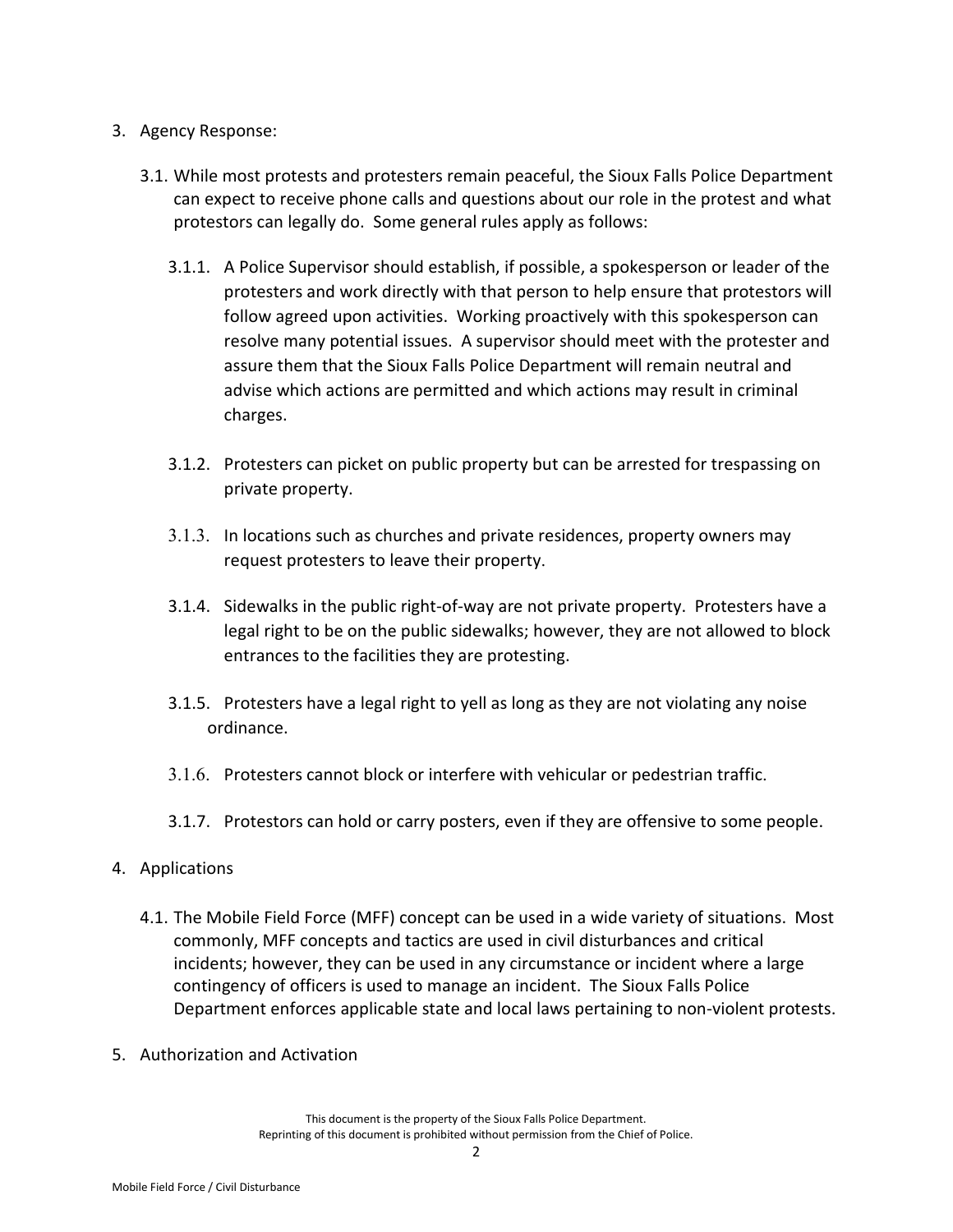- 5.1. Based on a request from another agency, notification of a civil disturbance or critical incident or other appropriate incident, the following have the authority to activate and/or request a deployment of the MFF:
	- 5.1.1. Chief of Police
	- 5.1.2. Assistant Chief of Police
	- 5.1.3. Division Commander
	- 5.1.4. MFF Commander
	- 5.1.5. SWAT Commander
	- 5.1.6. On-duty Shift Commander or his/her designee
- 5.2. The requesting authority will notify the MFF Commander or his/her designee to deploy and/or activate the MFF. After notification the MFF Commander or his/her designee will notify Metro Communications and request a call-out of specific work units to form the MFF. The MFF Commander and his/her designee will determine which units will be notified to respond.
- 6. Chain of Command
	- 6.1. In most instances the MFF will be deployed to assist Sioux Falls Police Department personnel with Agency events or incidents. The MFF may be deployed to assist another agency or as part of a multi-jurisdictional command with the approval of the Chief of Police. Under these circumstances, the Chief of Police or his/her designee will approve the MFF to work in the command structure of that agency or command. During the MFF activations and in keeping with Incident Command concepts, the following chain of command will be in effect:
		- 6.1.1. Chief of Police
		- 6.1.2. Assistant Chief of Police
		- 6.1.3. Division Captain or designee responsible for the incident
		- 6.1.4. Shift Commander or Lieutenant responsible for the incident
		- 6.1.5. Incident Commander

This document is the property of the Sioux Falls Police Department. Reprinting of this document is prohibited without permission from the Chief of Police.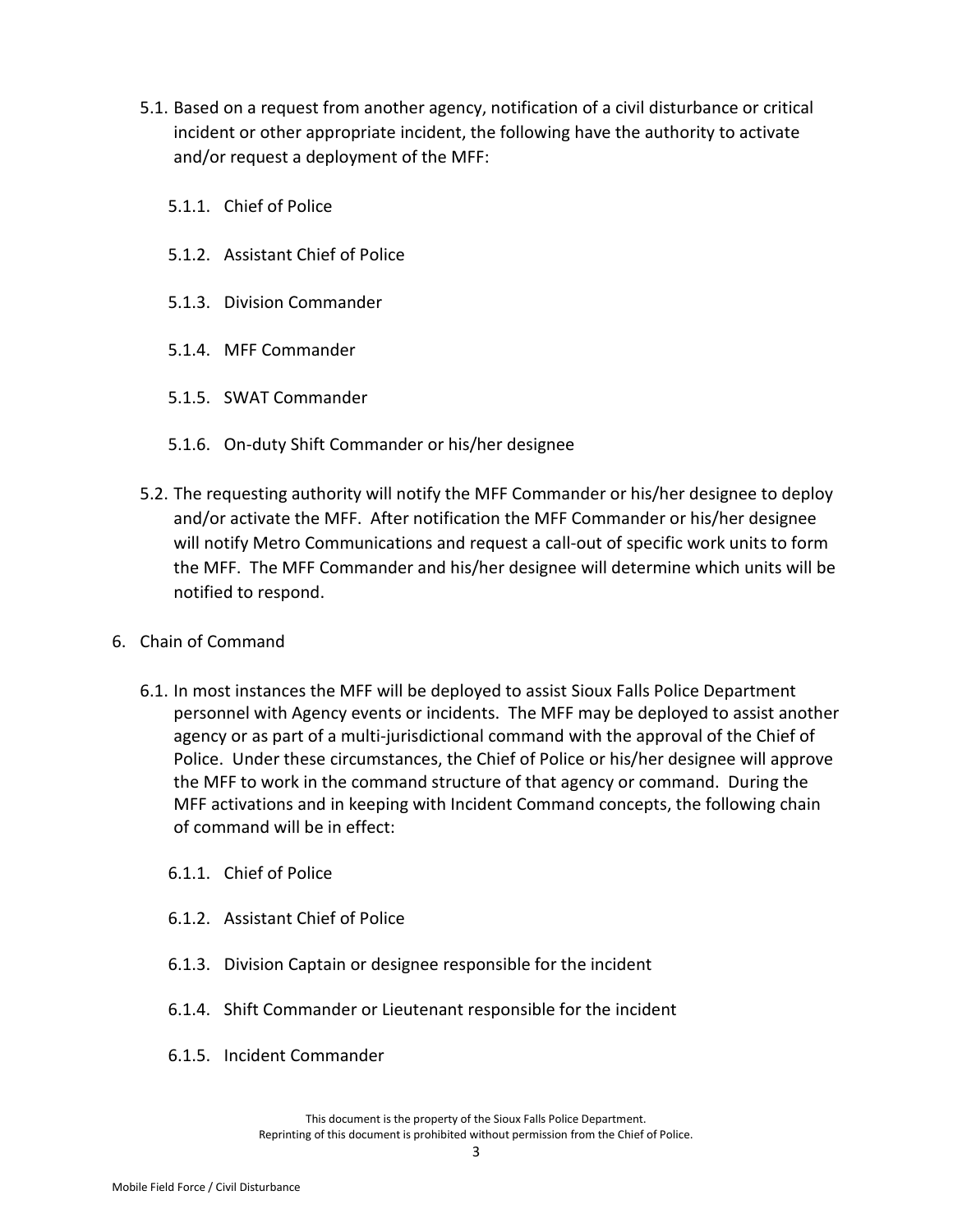- 6.1.6. MFF Commander
- 6.1.7. MFF Squad Leader
- 7. Personnel
	- 7.1. A Mobile Field Force (MFF) is a contingent of MFF trained Officers and Sergeants led by the MFF Commander. The MFF may be supplemented by other units such as SWAT and K-9.
	- 7.2. The MFF Commander is responsible for the overall tactical operation of the MFF.
	- 7.3. A MFF Squad is the basic element of a MFF. Each squad will typically be led by a Squad Leader. The number of officers assigned to a team will vary depending on the mission. The number and mission of the teams will be decided by the MFF Commander.
	- 7.4. Officers and Sergeants deployed as part of a MFF should be equipped and trained for their particular assignment prior to deployment.
	- 7.5. Approved uniform for the particular mission will be at the MFF Commander's discretion. These include a standard patrol uniform or navy blue BDU pants and shirt.
	- 7.6. Officers will wear the appropriate safety equipment issued by the Sioux Falls Police Department.
- 8. Progression of Force
	- 8.1. A patrol supervisor or Shift Commander has a great deal of discretion when trying to address a large crowd. When making a decision on whether to activate the MFF for a large crowd response, the patrol supervisor or Shift Commander should consider the following three-tiered response/decision making matrix. This matrix provides examples for an appropriate response with contingencies built in for officer safety. Notwithstanding, all Responses to Resistance should conform to Policy 601, *Response to Resistance.* 
		- 8.1.1. Tier One:
			- 8.1.1.1. Non-riotous, non-violent crowd that the patrol supervisor or Shift Commander feels can be impacted with the use of small team tactics. It is not necessary to activate a MFF to handle this type of crowd unless the patrol supervisor or Shift Commander feels the additional personnel are

This document is the property of the Sioux Falls Police Department. Reprinting of this document is prohibited without permission from the Chief of Police.